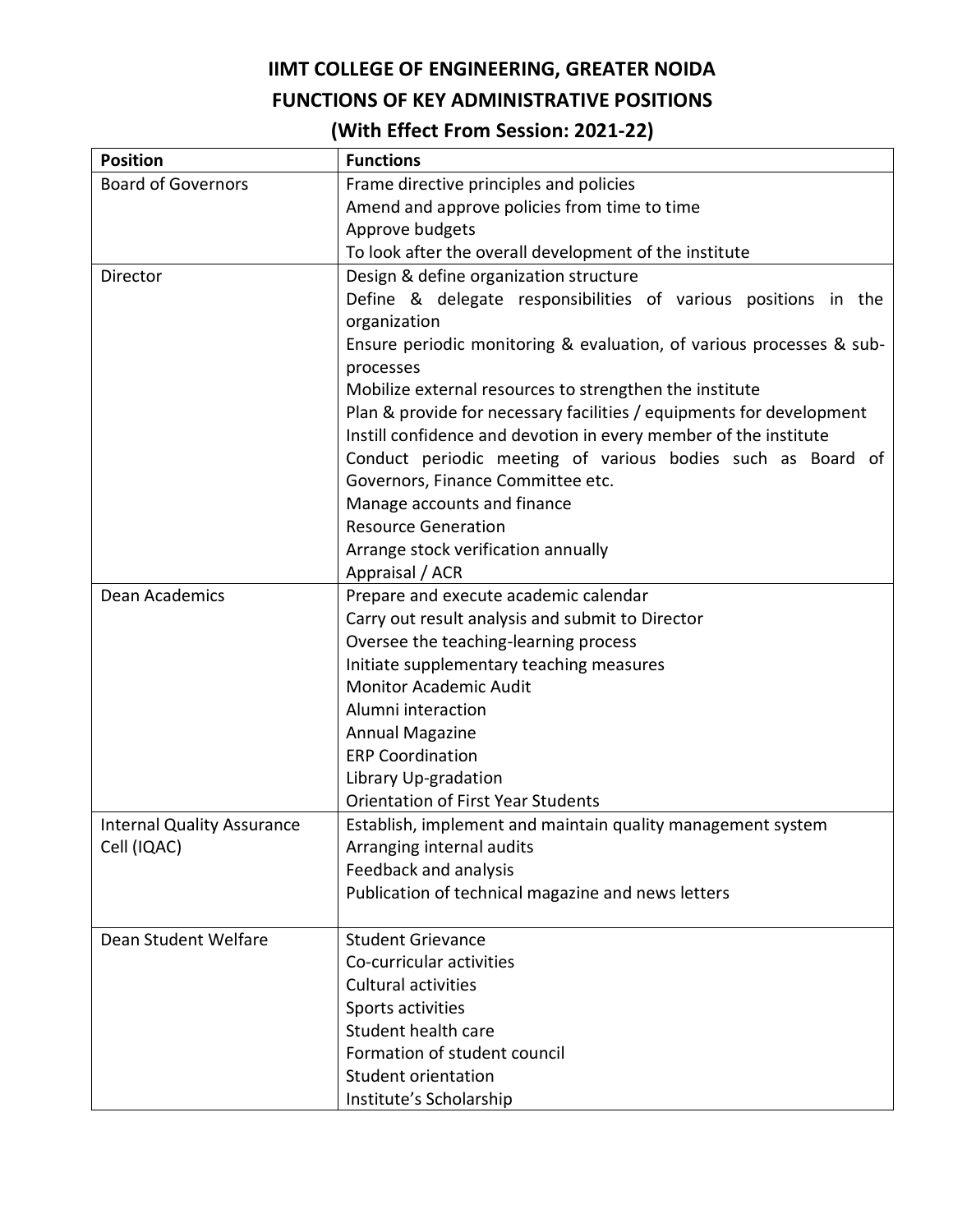| Dean Administration        | Ensure effective purchase procedure                                  |
|----------------------------|----------------------------------------------------------------------|
|                            | <b>Resource Provision</b>                                            |
|                            | Transport                                                            |
|                            | Housekeeping including hostels                                       |
|                            | Maintaining updated building plans and construction                  |
|                            | Overall building maintenance                                         |
|                            | Oversee the generator facility                                       |
|                            | <b>NCC</b>                                                           |
| Dean R&D and Incubation    | <b>EDC</b>                                                           |
| Centre                     | <b>IIC</b>                                                           |
|                            | <b>Sponsored Projects</b>                                            |
|                            | Consultancy                                                          |
|                            | <b>Industry Supported Labs</b>                                       |
|                            | Patents & Copyrights                                                 |
|                            | Liasoning with industry                                              |
| <b>Dean Examination</b>    | Conduct Internal Examinations & External Examination                 |
|                            | Keep stock of all Internal Examination copies                        |
|                            | Keep Record of all Exams                                             |
| <b>Head of Departments</b> | Maintain records<br>departmental academic<br>of<br>activities<br>and |
|                            | achievements                                                         |
|                            | Plan and execute academic activities of the department               |
|                            | Maintain discipline and culture in the department                    |
|                            | Maintain the department neat and clean                               |
|                            | Pick and promote strengths of students / faculty / staff             |
|                            | Monitor academic activities of the department                        |
|                            | Monitoring of lectures and practical                                 |
|                            | <b>Students feedback</b>                                             |
|                            | Collective attendance of students                                    |
|                            | Propose Department Budget                                            |
|                            | Academic Audit                                                       |
|                            | Arrange remedial classes for weaker students                         |
| Head Training & Placement  | Arrange and notify Employee Development Programs                     |
|                            | Maintain Training & Placement records                                |
|                            | Identify and provide for training needs of students                  |
|                            | Facilitate career guidance to students                               |
|                            | Maintain record of counseling activities                             |
|                            | Proposing annual Training & Placement budget                         |
|                            | Liaison with industry                                                |
|                            | <b>Student Placement</b>                                             |
|                            | Student Industrial Visits, internship                                |
|                            | Arrange campus placement interviews                                  |
| Incharge Library           | Plan and execute routine activity of the library                     |
|                            | Plan and propose expansion / development                             |
|                            | Maintain library discipline and culture                              |
|                            | Prepare annual budget for library                                    |